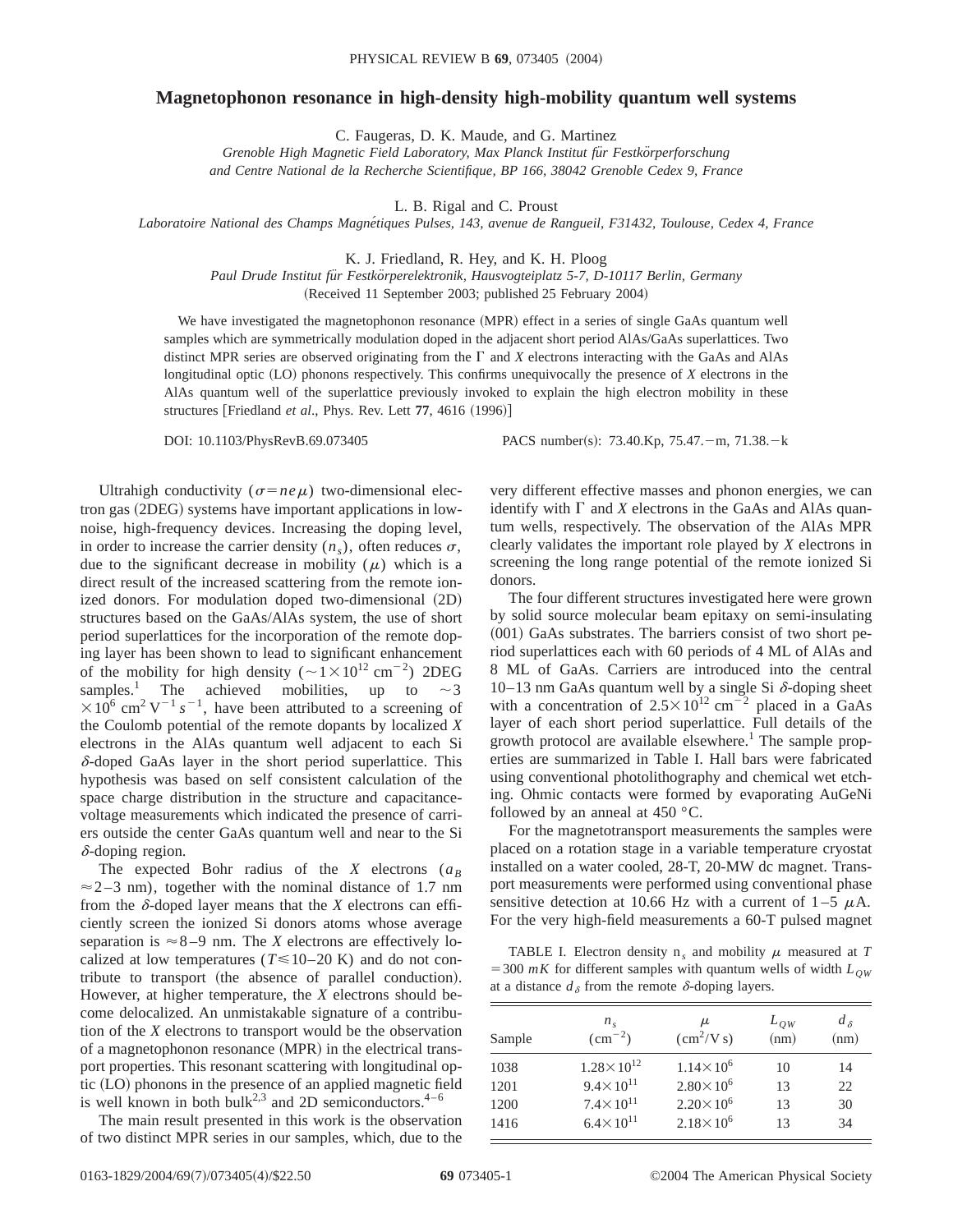

FIG. 1. Second derivative of the longitudinal resistance vs magnetic field measured at  $\theta=0$  and  $T=100$  K for the four samples investigated. Curves have been shifted vertically for clarity

was used with conventional dc detection  $(I=100 \mu A)$  and a low-pass preamplifier to limit the transient component of the signal induced by the magnetic field pulse. In both cases the longitudinal sample resistance  $R_{xx}$  and Hall resistance  $R_{xy}$ were simultaneously measured as a function of magnetic field (*B*). The tilt angle of the sample with respect to the applied magnetic field can be precisely determined from  $R_{xy}$ which depends only on the perpendicular magnetic field  $(B_+)$ .

The application of a magnetic field quantizes the electron motion and to a first approximation resonant absorption of an LO phonon can occur whenever

$$
\hbar \omega_{LO} = N \hbar \omega_c = N \hbar e B_\perp / m^*,
$$

where  $N=1,2,3 \ldots, \hbar \omega_{LO}$  is the LO phonon energy and  $m^*$ is the electron effective mass. The changed scattering rate at resonance gives rise to oscillations in the resistance<sup>4,5</sup> which are periodic in  $1/B_{\perp}$ . The optimum temperature for observing MPR oscillations is a compromise between having the lowest temperature possible in order to reduce Landau level broadening and having the highest temperature possible in order to have a large thermal phonon population. Even under optimum conditions MPR oscillations are weak<sup>7</sup> with a typical amplitude  $\delta R/R \sim 1\%$ .

In order to extract the weak MPR oscillation from the monotonically increasing background magnetoresistance we have numerically calculated the second derivative  $d^2R_{xx}/dB^2$ . Results for the four samples measured at *T*  $=100$  K (the optimum temperature for our samples) and with the magnetic field applied perpendicular to the layers  $(\theta=0)$  are shown in Fig. 1. All samples show more or less pronounced MPR oscillations with two distinct series. A low magnetic field series corresponding to the scattering of the  $\Gamma$ electrons in the center quantum well with GaAs LO phonons and a second series which develops at higher magnetic fields  $(B \ge 10$  T) which we identify with the scattering of *X* electrons with AlAs LO phonons in the AlAs layer next to each Si  $\delta$  doping in the short period superlattice. The fundamental magnetic field (corresponding to  $N=1$ ) for each series of

TABLE II. Fundamental magnetic fields for the MPR oscillations in Fig. 1. The phonon energies have been calculated assuming  $m^*/m_e = 0.072$  for the  $\Gamma$  electrons in GaAs and  $m^*/m_e = 0.21$  for the light (in plane) mass  $X$  electrons in AlAs

| Sample | $B_F(GaAs)$<br>(T) | $B_F(A As)$<br>(T) | $\hbar \omega_{LO}$ (GaAs)<br>(meV) | $\hbar \omega_{LO}$ (AlAs)<br>(meV) |
|--------|--------------------|--------------------|-------------------------------------|-------------------------------------|
| 1038   | $22.5 \pm 0.7$     |                    | $36.7 \pm 1.1$                      |                                     |
| 1201   | $21.1 \pm 0.6$     | $89.2 \pm 1.5$     | $34.4 + 2.1$                        | $49.9 \pm 2.3$                      |
| 1200   | $22.9 \pm 0.5$     | $88.4 \pm 2.3$     | $37.3 \pm 2.0$                      | $49.4 \pm 2.8$                      |
| 1416   | $23.3 \pm 1.2$     | $89.5 \pm 5.5$     | $38.0 \pm 3.0$                      | $50.1 \pm 5.0$                      |

oscillations can be obtained from either an analysis of the period of the oscillations in 1/*B* or from a Fourier transform of  $d^2R_{xx}/dB^2$  versus 1/*B*. Both methods give identical results within experimental error. The fundamental fields deduced for each sample (where possible) are indicated in Table II.

The AlAs series has a considerably higher fundamental magnetic field due to both the larger effective mass of the *X* electrons and the larger LO phonon energy of AlAs. In order to take into account non parabolicity it is necessary to use slightly heavier effective masses than the band edge values<sup>8</sup> for GaAs  $(m^*/m_e=0.067)$  and AlAs  $(m^*/m_e=0.19)$ . The calculated phonon energies which are summarized in Table II have been calculated assuming a mean value of  $m^*/m_e$ =0.072 for the  $\Gamma$  electrons in GaAs and  $m^*/m_e$ =0.21 for the light mass  $(in plane)$  *X* electrons in AlAs. The phonon energies found are to be in good agreement with the currently accepted values for bulk GaAs  $\lceil \hbar \omega_{LO}(\text{GaAs}) \rceil$ = 36.25 meV] and bulk AlAs  $[\hbar \omega_{LO}(AIAs) = 50.09 \text{ meV}]$ .<sup>8</sup>

In two dimensions the coupling to phonon modes is expected to be modified, with the electrons coupling to the interface  $(slab)$  modes<sup>7</sup> or dressed modes due to dynamic screening<sup>9</sup> both of which are expected to have a slightly reduced energy compared to bulk. Far infrared absorption measurements at zero magnetic field in these samples confirm that the LO phonon energies are indeed close to the bulk values.10 A precise determination of the phonon energy, for which the effective mass should be precisely known, is not the objective of this work.

To our knowledge, MPR has never been observed in bulk AlAs. In 2D systems MPR has been reported due to scattering between quantum well  $\Gamma$  electrons and evanescent AlAs barrier or interface LO phonons in GaInAs/AlInAs multiquantum wells<sup>11</sup> or AlGaAs/GaAs superlattice structures.<sup>12</sup> MPR between AlAs *X* electrons and GaAs LO phonons has been observed<sup>13</sup> in 1D GaAs/AlAs quantum wires, and in GaAs/AlAs superlattice samples when the magnetic field is applied along the growth direction. We stress here that it is not possible to identify the high-field MPR series with the scattering between  $\Gamma$  electrons (in the quantum well) and evanescent AlAs barrier or interface LO phonons, since using the light  $\Gamma$  mass  $m^*/m_e = 0.072$  would imply a scattering with a phonon of energy  $\sim$ 150 meV which far too large to be physically meaningful. Therefore, the observation of the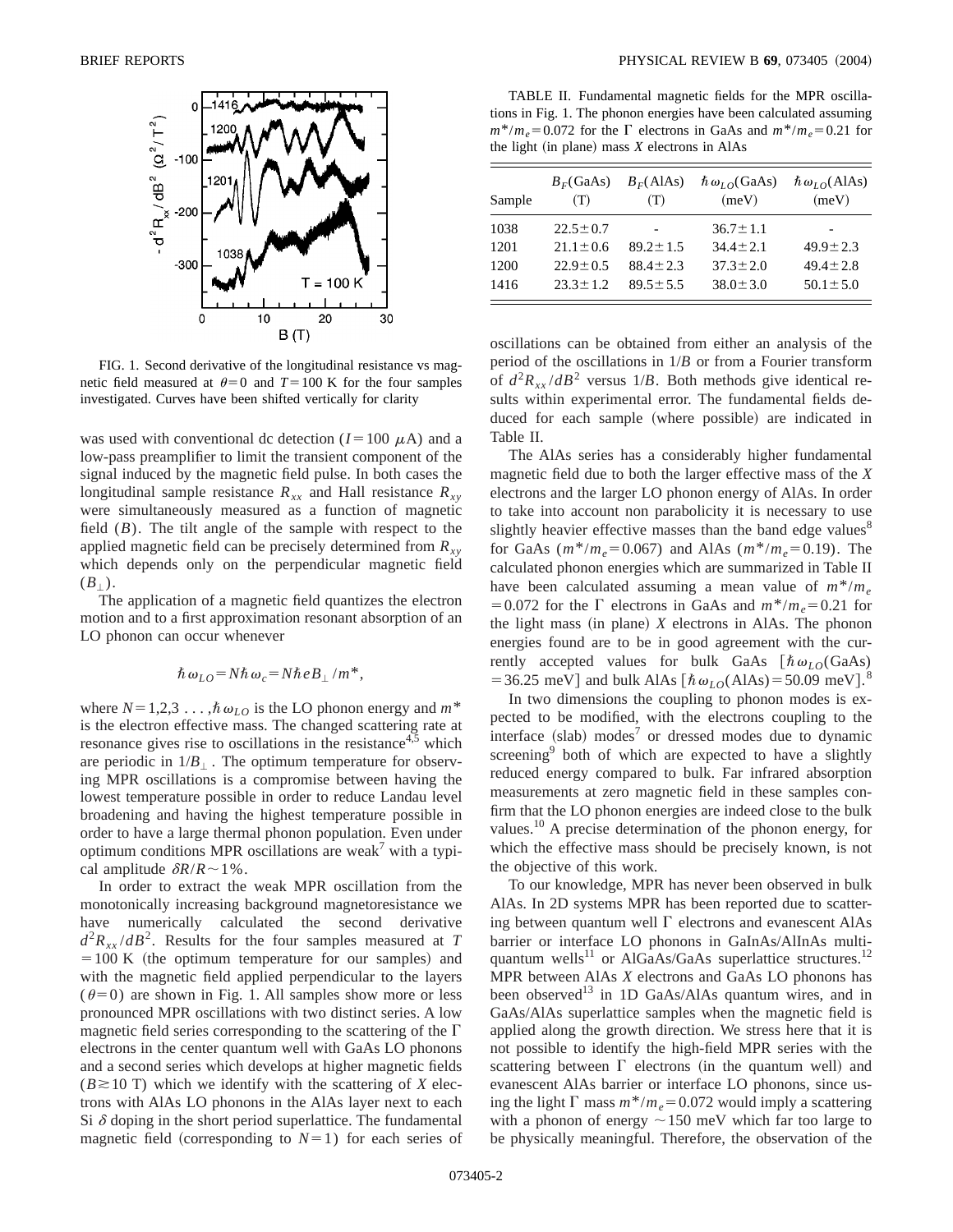

FIG. 2. Comparison of the MPR oscillations calculated using an exponentially damped cosine function and the data for sample 1200. A linear background has been subtracted from the raw data shown in Fig. 1. The minima are labeled to indicate the resonance condition for the GaAs LO phonon series,  $N=1$ , 2, 3, 4, and 5 (in brackets) and for the AlAs LO phonon series,  $N=4$ , 5, 6, 7, 8, and 9.

high-field MPR series clearly demonstrates the presence of *X* electrons located in the AlAs barrier which interact with AlAs LO phonons.

In bulk GaAs MPR oscillations have been described by an exponentially damped cosine series<sup>14</sup>

$$
\Delta R_{xx}/R_{xx}\infty\cos(2\pi\omega_{LO}/\omega_c)\exp(-\gamma\omega_{LO}/\omega_c),
$$

where  $\gamma$  is a magnetic field independent damping factor. In our case we can write

$$
d^2R/dB^2 \approx -A_1 \cos(2\pi\omega_{LO_1}/\omega_{c_1}) \exp(-\gamma_1\omega_{LO_1}/\omega_{c_1})
$$

$$
-A_2 \cos(2\pi\omega_{LO_2}/\omega_{c_2}) \exp(-\gamma_2\omega_{LO_2}/\omega_{c_2}),
$$

where the indices 1 and 2 refer to the relevant material parameters for GaAs and AlAs respectively. The predicted behavior is compared to the data for one of the samples in Fig. 2. Here we have used the phonon energies for bulk GaAs,  $\hbar \omega_{LO_1}$  = 36.25 meV, and AlAs  $\hbar \omega_{LO_2}$  = 50.1 meV, together with the relevant effective masses  $m^*/m_e = 0.072$  for the  $\Gamma$ electrons in GaAs and  $m^*/m_e = 0.21$  for the light (in plane) mass *X* electrons in AlAs. The only adjustable fitting parameters are then  $A_1 = 50 \Omega^2 T^{-2}$ ,  $A_2 = 100 \Omega^2 T^{-2}$ , and  $\gamma_1$  $=\gamma_2=0.3$ . The predicted behavior reproduces almost exactly the observed period $(s)$  and amplitude of the oscillations except for a difference in amplitude at high magnetic field. This can be attributed to a strong damping of the  $N=1$  maximum and the  $N=3/2$  minimum of the GaAs series. This series is strongly damped at high magnetic fields due to self consistent corrections to the density of states.<sup>15</sup> This is a result of the dominance of elastic over inelastic (phonon) scattering at high magnetic fields when the Landau levels are extremely narrow. The Landau levels in the AlAs quantum well are significantly broader due to the inevitably much lower mobility associated with the proximity of Si  $\delta$ -doping layer. This suggests that it is the Landau level broadening due to the presence of this short range scattering which explains the robustness of the AlAs MPR series at high magnetic field.



FIG. 3. Second derivative of the longitudinal resistance vs magnetic field measured at  $T=100$  K and for different angles measured using static  $\lceil cos(\theta)=0.45-1 \rceil$  and pulsed  $\lceil cos(\theta)=0.17-0.34 \rceil$ magnetic fields for sample 1200. Curves have been shifted vertically for clarity. The dotted vertical line at the magnetic field corresponding to  $N=3$  for the GaAs series is drawn as a guide to the eye.

In addition, rotation measurements have been performed to confirm the 2D nature of both series. Typical results for sample 1200 are shown in Fig. 3 where  $d^2R_{xx}/dB^2$  versus the perpendicular component of the magnetic field is plotted for a number of different angles. With increasing tilt angle, for both series the peak positions do not shift with respect to  $B_{\perp}$  as expected for 2D systems for which the cyclotron energy depends only on  $B_{\perp}$ . This is in agreement with the self-consistent calculations,<sup>1</sup> which state that the AlAs *X* electrons are localized in an AlAs quantum well and that there is no *X*-miniband formation in the short period superlattice. The small shift of the AlAs series to higher  $B_{\perp}$  at large tilt angles is probably due to the anisotropic mass of the *X* valleys in AlAs.

For a given  $B_{\perp}$ , tilting the sample increases the in-plane component of the magnetic field  $(B_{\parallel})$  which induces a mixing between different electrical subbands. In GaAs/AlGaAs heterojunctions this leads to a drastic reduction in the amplitude of the MPR oscillations.<sup>16</sup> The effect of  $B_{\parallel}$  on the MPR oscillations is less marked in quantum well samples<sup>11</sup> due to the much larger energy separation of the electrical subbands. In Fig. 3 the high-field AlAs series is suppressed for tilt angles above 47 °  $\lceil cos(\theta) = 0.68 \rceil$ . The low field GaAs series survives at almost all angles and even apparently regains in amplitude at very high tilt angles  $[\cos(\theta) \le 0.17]$ . It is not evident that this reemergence should be associated with MPR. At high tilt angles it is almost certainly not a good approximation to treat the system as being two dimensional since the magnetic length  $\ell_B = \sqrt{\hbar/eB}$  is already significantly less than the width of the GaAs quantum well.

In conclusion, a series of high density 2DEG samples designed to reduce remote impurity scattering have been investigated using magnetophonon resonance. Two distinct MPR series are observed, one originating from  $\Gamma$  electrons interacting with GaAs LO phonons in the center GaAs quan